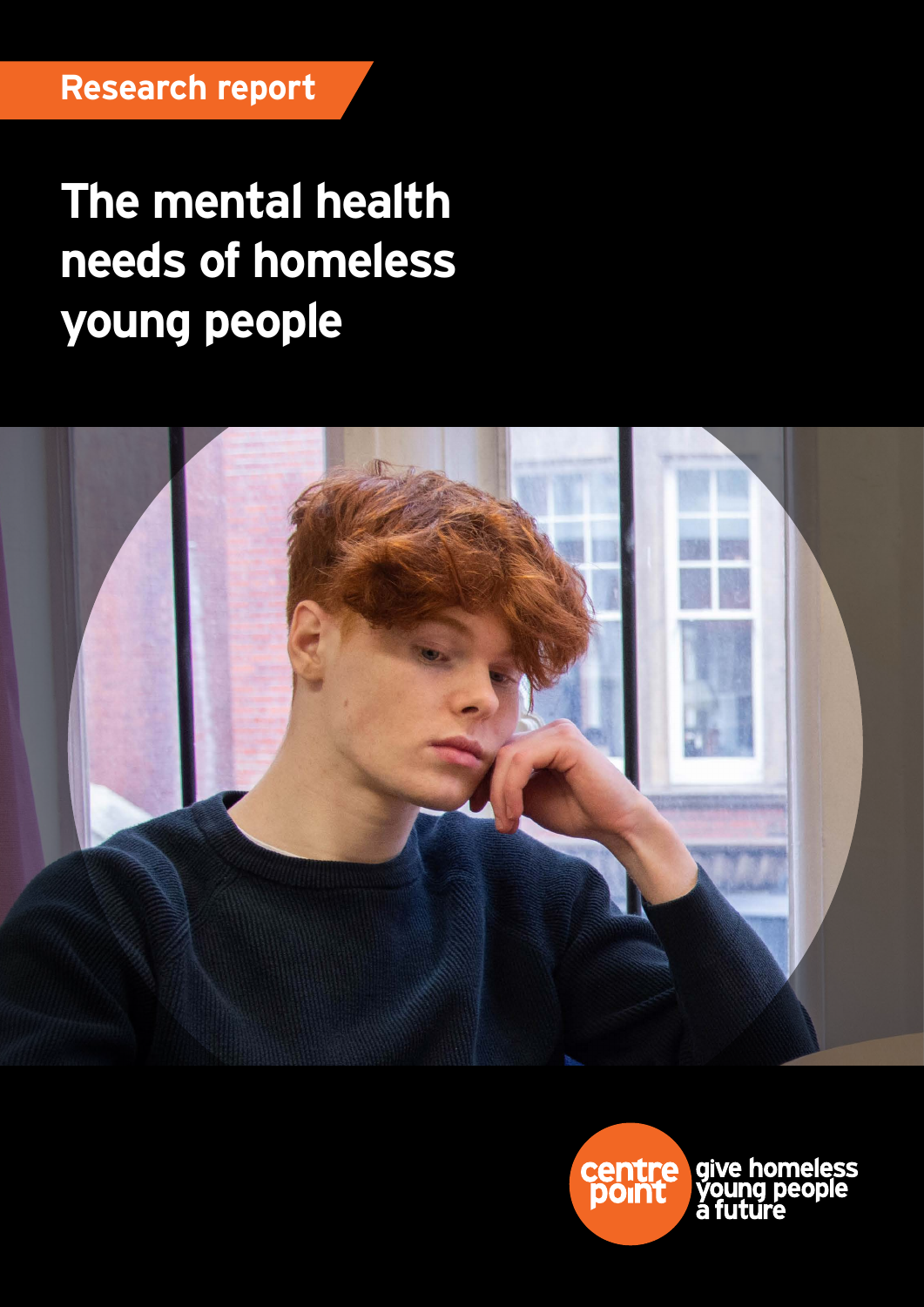# **About Centrepoint**

Centrepoint is the leading national charity working with homeless young people aged 16 to 25. We are a registered social housing provider, a charity enterprise and a company limited by guarantee. Established 50 years ago, we provide accommodation and support to help homeless young people get their lives back on track.

Every year, alongside our partner organisations, we work with over 15,000 young people, providing tailored support to help them address their support needs, with a particular focus on health, learning, and move on to independent accommodation in both the social and private rented sectors. We also run a national helpline for young people at risk of homelessness.

Centrepoint's aim to end youth homelessness can only be achieved if we work not just to address their housing situation, but also their wider problems that hold them back. Centrepoint's in-house health team provides specialist multi-disciplinary support to help young people address their mental health problems, and help prepare them for a brighter future.

# **Introduction**

Homeless young people aged 16-25 years old face a range of vulnerabilities that leave them at greater risk of mental health problems compared to young adults that have stable housing<sup>[1](#page-1-0)</sup>. In 2019-20, 121,000 young people aged 16-25 across the United Kingdom presented to their local authority because they were homeless or at risk of homelessness[2.](#page-1-1)

Among the general youth population, rates of poor mental health are worryingly high, with between 10 and 20% of young people experiencing mental health problems. But Centrepoint's experience of supporting young people for over 50 years has made clear that the rates among the youth homeless population are even higher.

To further explore the full extent of the problem, Centrepoint's monitoring data was analysed to investigate the prevalence of a range of mental health problems, including those that have not been formally diagnosed by mainstream health services.

The analysis looked at the records of 3,452 young people that accessed Centrepoint's housing and support services in 2019, from multiple regions including London, Manchester, Sunderland, Bradford and Barnsley. However, the majority of the findings are based on a subset of 900 of these young people for whom key workers had reported on the individual's mental health status. The report also draws on qualitative insights from members of Centrepoint's health team about their experiences of supporting homeless young people.

Many thanks to Shelby Krist whose analysis of Centrepoint's data formed the basis of this research.

<span id="page-1-0"></span><sup>&</sup>lt;sup>1</sup> Tyler, K., & Schmitz, R. (2013). Family Histories and Multiple Transitions Among Homeless Young Adults:

Pathways to Homelessness. Children and youth services review, 35(10), 1719-1726<sup>.</sup>

<span id="page-1-1"></span><sup>&</sup>lt;sup>2</sup> Centrepoint (2020). Beyond the numbers: the scale of youth homelessness in the UK.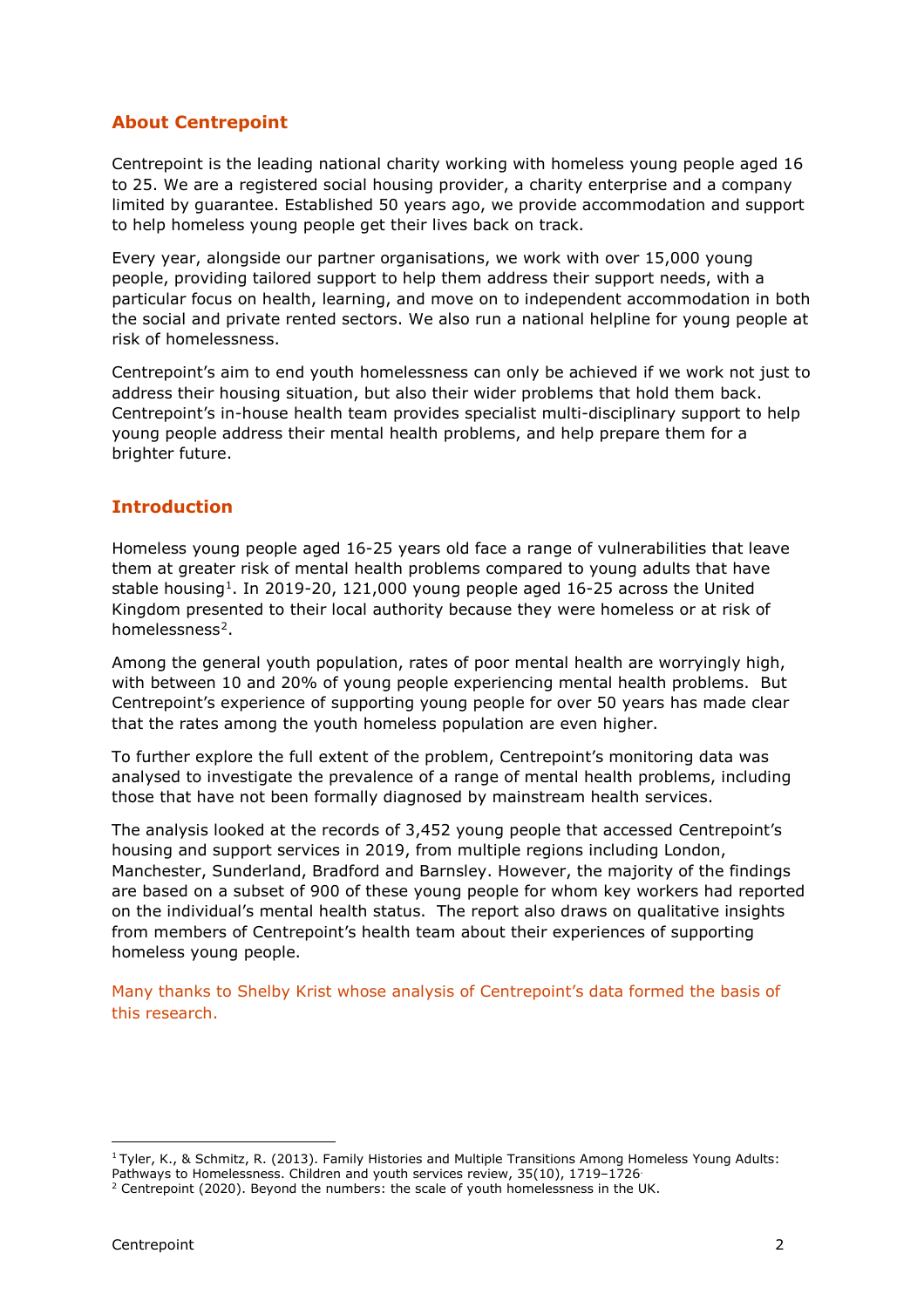# *Demographics of homeless young people*

Analysis of the 3,452 young people who access Centrepoint's support revealed that:

- More were male (56.2%) than female (43.4%) and the remaining proportion identified as other or refused to report a gender.
- The average age of a young person was 21 years old. Nearly half of the sample (47.9%) were Black, Asian and minority ethnic (BAME), and 41.8% were White.
- The majority of service users were British citizens (72.3%) while (5.3%) were citizens of other European Economic Area (EEA) countries and (7.9%) were identified as refugees or asylum seekers. The remaining young people held indefinite leave to remain, discretionary leave or did not wish to disclose this information.
- A majority (78.2%) of the sample identified as heterosexual and (5.6%) identified as lesbian, gay or bisexual. A minority (1.1%) of homeless young people identified as transgender.
- A significant amount (25.2%) of young people were care leavers.
- Over a quarter (26.1%) of young people had experience of sleeping rough.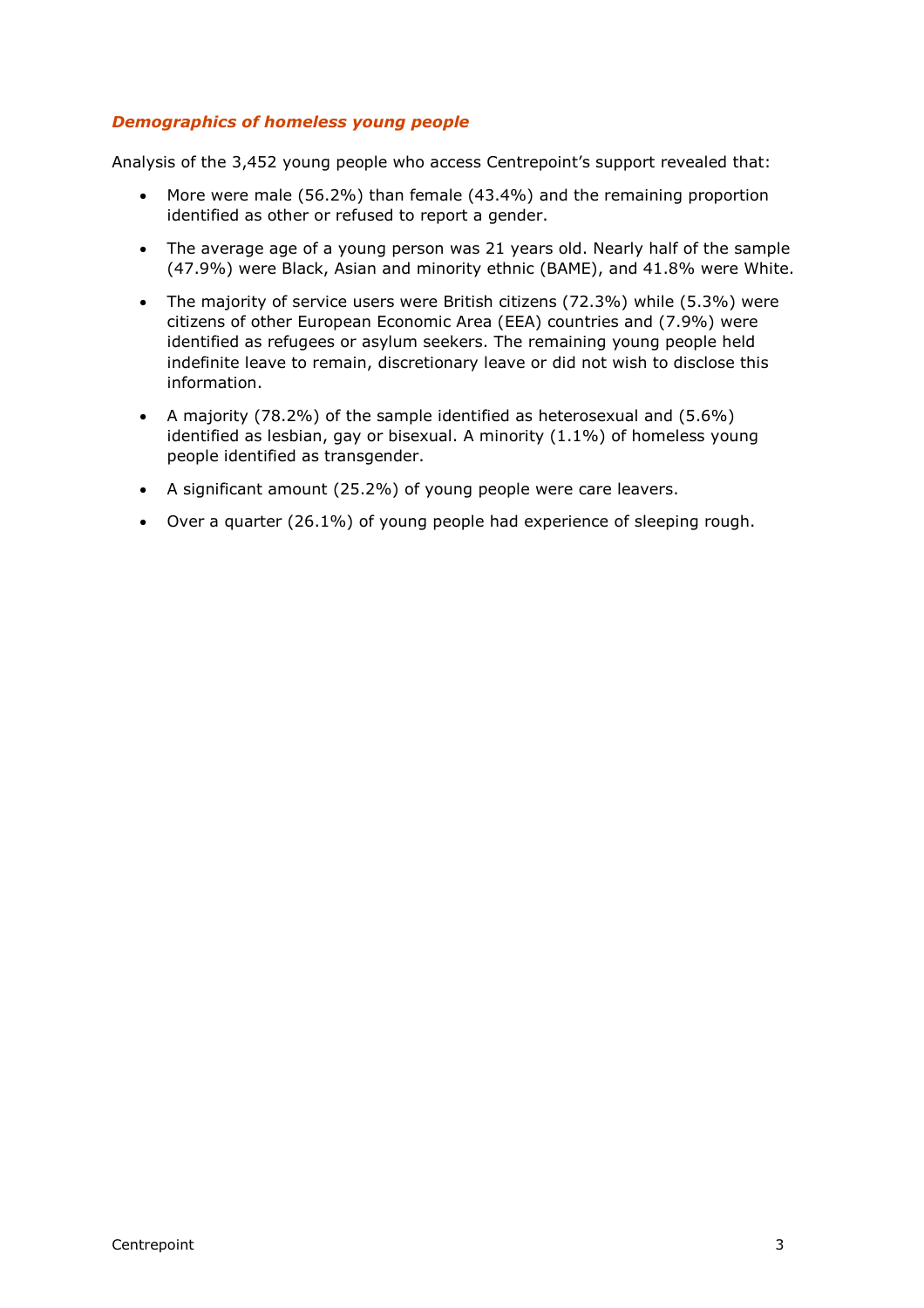# **Prevalence of Mental Health Needs**

Adolescence is tumultuous and defined by transition, and in turn a large proportion of mental illnesses and mental health issues arise in this period<sup>[3](#page-3-0)</sup>. Mental health issues and formal diagnoses occur within 10-20% of young people not experiencing homelessness<sup>[4](#page-3-1)</sup>. However, the prevalence of mental health issues and formal diagnoses are even more prevalent within the population of Centrepoint young people analysed for this research.

#### Mental health issues were reported in over half (54.1%) of homeless young people.

Table 1 below shows that the most frequently experienced mental health issues were often feeling anxious (34.3%), feeling depressed (33.1%), and often feeling stressed  $(26.4\%)$ .

However, it is important to note that the vast majority of those with mental health problems were suffering from multiple problems with three quarters suffering from two or more mental health issues (75.5% of those with mental health issues).

### Around a third of young people (32.3%) had formal mental health diagnoses.

As shown in table 2, the most frequently diagnosed mental health conditions were severe depression (20.2%) and anxiety (19.9%).

Again, it is important to note that many young people suffered from multiple problems. The majority of young people with formal diagnoses had 2 or more different diagnoses (54.0% of those with diagnoses).

Furthermore, it should be recognised that the prevalence of mental health problems identified in this research is a minimum estimate and almost certainly an underestimation of the true scale of mental ill health among homeless young people. This is because identification and formal diagnosis of mental health problems is a long process. When young people come to Centrepoint, many have not previously been able to access formal assessments and their mental health condition may be episodic, making it less likely to have been picked up by mainstream services. Even when they arrive, it can take many young people time to engage and open up to our staff, meaning their problems cannot always be identified straight away.

*"Many young people we see have not been diagnosed or met with other services. It does take time. Sometimes we might be the first health service they have been to. They don't always come forward straight away. They might not initially realise what a traumatic experience they have been through. They talk about it without even realising the impact it has had."*

Member of the Centrepoint health team

<span id="page-3-0"></span><sup>3</sup> Kessler, R. C., Aguilar-Gaxiola, S., Alonso, J., Chatterji, S., Lee, S., Ormel, J., Ustün, T. B., & Wang, P. S. (2009). The global burden of mental disorders: an update from the WHO World Mental Health (WMH) surveys. Epidemiologia e psichiatria sociale,  $18(1)$ , 23-33.

<span id="page-3-1"></span><sup>&</sup>lt;sup>4</sup> Kieling, C., Baker-Henningham, H., Belfer, M., Conti, G., Ertem, I., & Omigbodun, O. et al. (2011). Child and adolescent mental health worldwide: evidence for action. The Lancet, 378(9801), 1515-1525; National Health Service Digital. (2018). Mental Health of Children and Young People in England, 2017 [PAS]. Mental Health of Children and Young People Surveys. Retrieved 1 December 2020, from [https://digital.nhs.uk/data-and](https://digital.nhs.uk/data-and-information/publications/statistical/mental-health-of-children-and-young-people-in-england/2017/2017#resources)[information/publications/statistical/mental-health-of-children-and-young-people-in](https://digital.nhs.uk/data-and-information/publications/statistical/mental-health-of-children-and-young-people-in-england/2017/2017#resources)[england/2017/2017#resources](https://digital.nhs.uk/data-and-information/publications/statistical/mental-health-of-children-and-young-people-in-england/2017/2017#resources)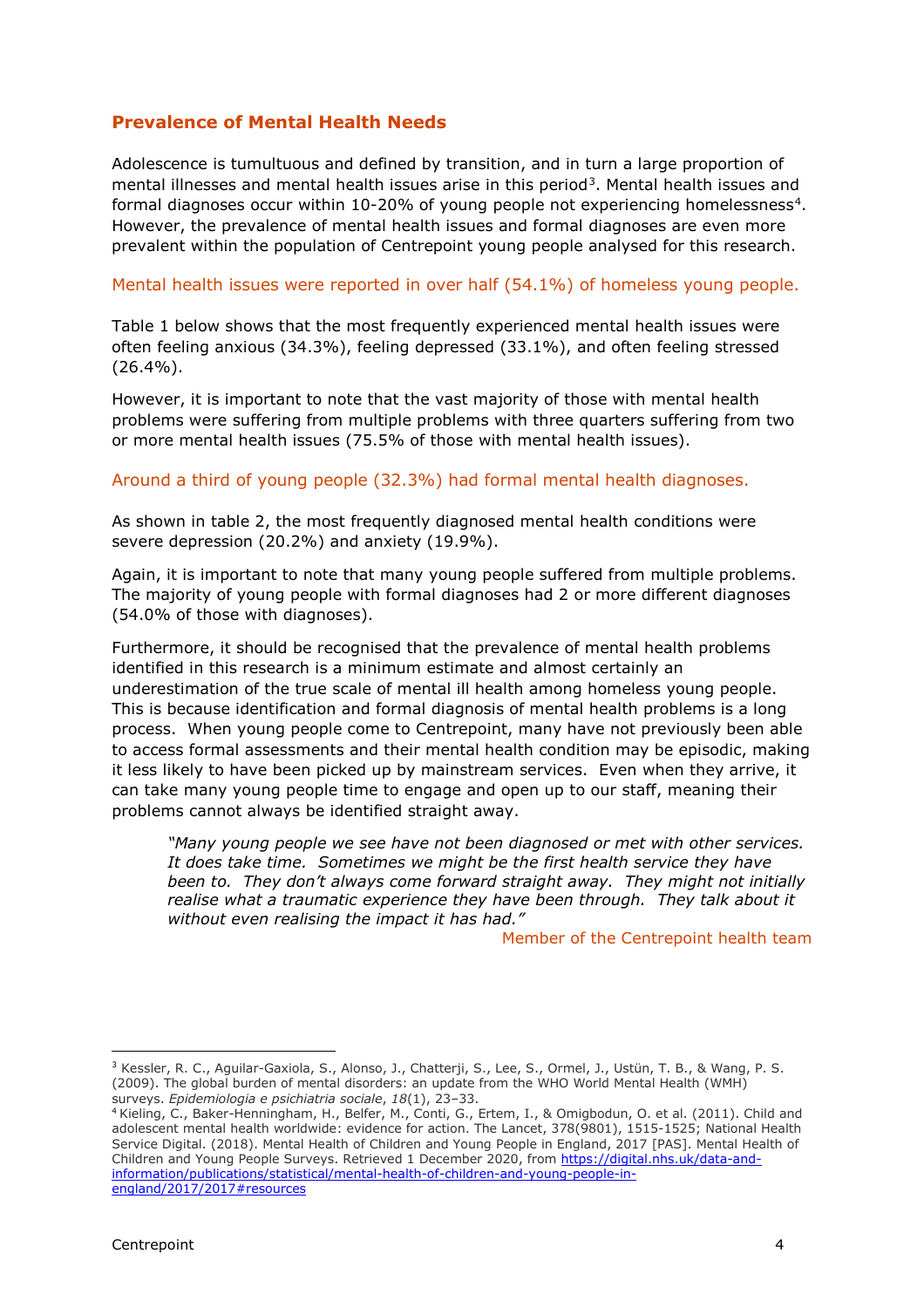| Table 1: Different types of mental health issues reported among homeless |  |
|--------------------------------------------------------------------------|--|
| young people                                                             |  |

| Type of poor mental<br>health | <b>Number reported to</b><br>have this problem | % of young people who<br>suffer from this problem<br>(base 900) |  |  |  |
|-------------------------------|------------------------------------------------|-----------------------------------------------------------------|--|--|--|
| Often feeling anxious         | 309                                            | 34.3%                                                           |  |  |  |
| Feeling depressed             | 298                                            | 33.1%                                                           |  |  |  |
| Often feeling stressed        | 238                                            | 26.4%                                                           |  |  |  |
| Difficulty sleeping           | 128                                            | 14.2%                                                           |  |  |  |
| Suicidal thoughts             | 125                                            | 13.9%                                                           |  |  |  |
| Self-harm                     | 113                                            | 12.6%                                                           |  |  |  |
| Panic attacks                 | 61                                             | 6.8%                                                            |  |  |  |
| <b>Hear Voices</b>            | 36                                             | 4.0%                                                            |  |  |  |
| Other                         | 61                                             | 6.8%                                                            |  |  |  |

NB. These figures sum to more than the 54.1% who were reported to have mental health problems as many young people had multiple problems.

| Table 2: Different types of mental health diagnoses among homeless young |  |
|--------------------------------------------------------------------------|--|
| people                                                                   |  |

| <b>Type of mental health</b><br>diagnosis   | <b>Number of young people</b><br>with this diagnosis | % of all young people<br>with this diagnosis<br><b>Base: 899)</b> |  |  |
|---------------------------------------------|------------------------------------------------------|-------------------------------------------------------------------|--|--|
| Severe depression                           | 182                                                  | 20.2%                                                             |  |  |
| Anxiety                                     | 179                                                  | 19.9%                                                             |  |  |
| Post-traumatic stress<br>disorder           | 29                                                   | 3.2%                                                              |  |  |
| Personality disorder                        | 22                                                   | 2.4%                                                              |  |  |
| Schizophrenia                               | 10                                                   | 1.1%                                                              |  |  |
| Eating disorder                             | 9                                                    | $1.0\%$                                                           |  |  |
| Dual diagnosis with<br>drug/alcohol problem | 8                                                    | 0.9%                                                              |  |  |
| Bipolar disorder                            | 7                                                    | 0.8%                                                              |  |  |
| Other                                       | 47                                                   | 5.2%                                                              |  |  |

NB. These figures sum to more than the total of 32.3% with a diagnosis as many young people had more than one diagnosed problem.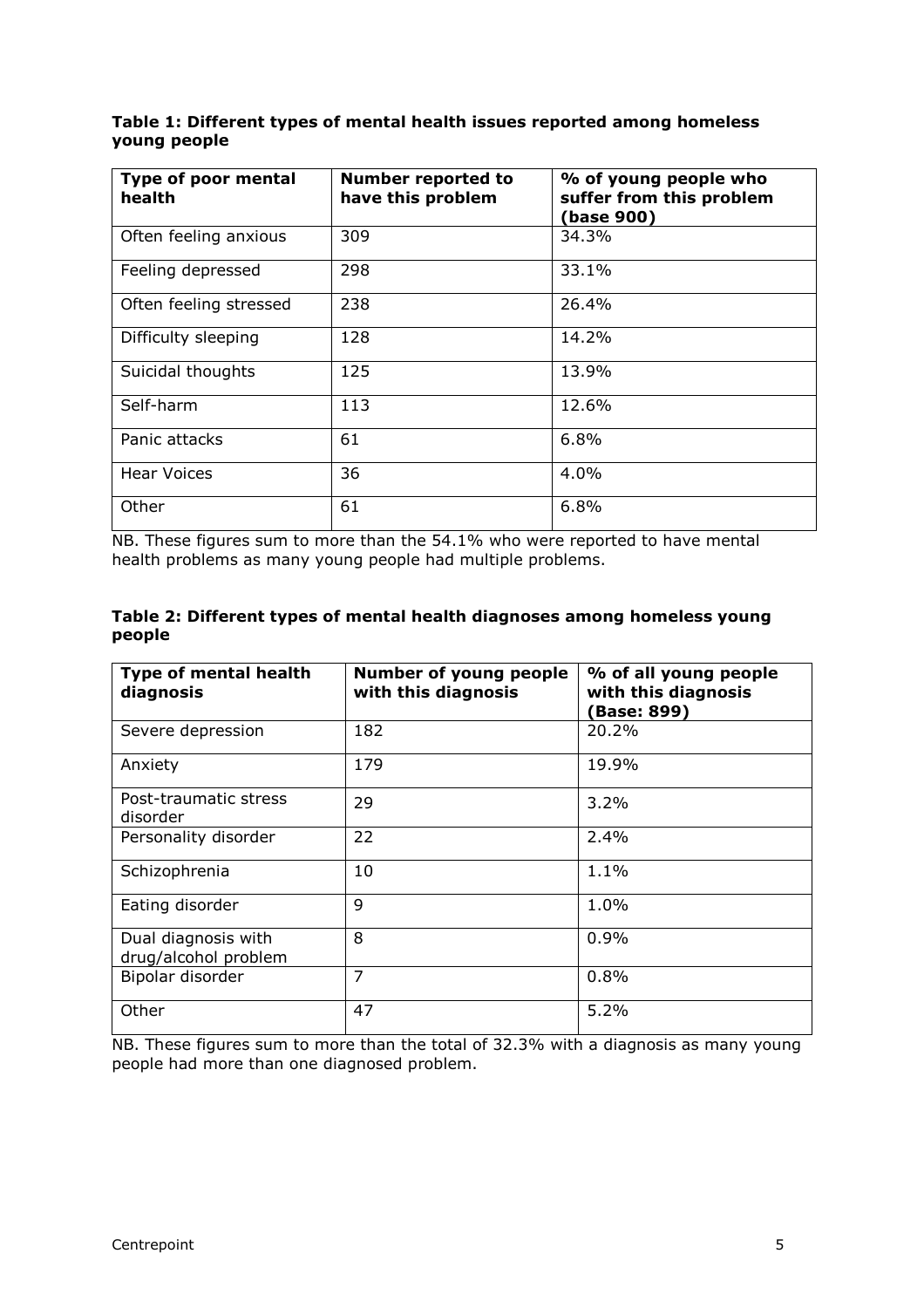### *Substance misuse*

Drug needs<sup>[5](#page-5-0)</sup> were reported in  $(26.6\%)$  of young people and nearly one in five  $(18.9\%)$ young people reported having concerns with substance use. Alcohol needs were reported in (9.3%) of young people and more than one in ten young people (11.3%) reported having concerns with their alcohol use. In contrast, substance use problems and disorders occur in 11.4% of young adults that are not homeless<sup>6</sup>.

# *Mental health problems are more likely among young people with experience of sleeping rough*

Young people that had slept rough were more likely to experience mental health issues, formal mental health diagnoses, and alcohol and drug needs than young people who had not.

- 68.4% of those with experience of rough sleeping had mental health issues (compared to 51% of young people who had not slept rough) and 41.4% had formal mental health diagnoses (compared to 29.3% of those who had not slept rough).
- Drug needs were reported in 39.7% of young people that slept rough compared to 23.4% of young people that had never slept rough.
- Alcohol needs occurred in 13.5% of those who had slept rough compared to 9.0% of young people that had not slept rough.

# *Regional disparities*

The level of different types of mental health needs varied between regions. There were statistically significant differences between levels of mental health issues, mental health diagnoses, alcohol needs and drug needs in different areas.

Table 3 displays the proportion of mental health issues, mental health diagnoses, alcohol needs and drug needs across the service regions.

l

<span id="page-5-1"></span><span id="page-5-0"></span><sup>&</sup>lt;sup>5</sup> The term 'drug needs' refers to young people who require support to address their drug use. <sup>6</sup> Merikangas, K. R., He, J. P., Burstein, M., Swanson, S. A., Avenevoli, S., Cui, L., Benjet, C., Georgiades, K., & Swendsen, J. (2010). Lifetime prevalence of mental disorders in U.S. adolescents: results from the National Comorbidity Survey Replication--Adolescent Supplement (NCS-A). *Journal of the American Academy of Child and Adolescent Psychiatry*, *49*(10), 980–989.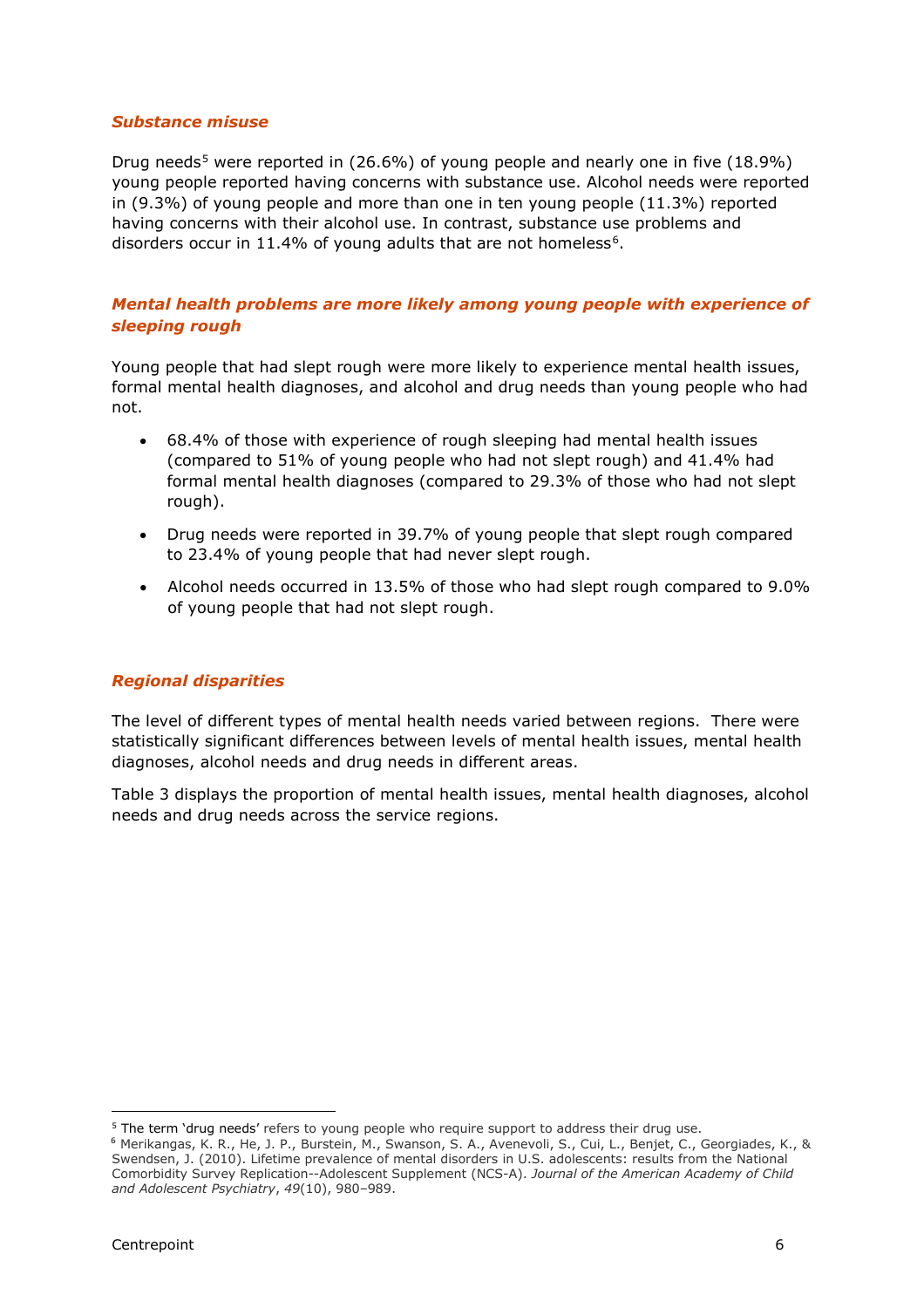|                                                         | London |       | <b>North West</b><br>(Manchester) |       | <b>North East</b><br>(Sunderland) |       | <b>Yorkshire</b><br>Bradford and<br>Barnsley) |       |
|---------------------------------------------------------|--------|-------|-----------------------------------|-------|-----------------------------------|-------|-----------------------------------------------|-------|
| <b>Mental</b><br>health<br>issues                       | 47     | 33.1% | 158                               | 48.9% | 20                                | 52.6% | 241                                           | 71.1% |
| <b>Mental</b><br>health<br>diagnoses                    | 29     | 20.4% | 108                               | 33.4% | 10                                | 26.3% | 130                                           | 38.5% |
| <b>Drug needs</b>                                       | 26     | 18.3% | 63                                | 19.5% | 14                                | 36.8% | 131                                           | 38.8% |
| <b>Alcohol</b><br>needs                                 | 13     | 9.2%  | 21                                | 6.5%  | 9                                 | 23.7% | 39                                            | 11.5% |
| Total young<br>people with<br>relevant data<br>supplied | 142    | 100%  | 323                               | 100%  | 38                                | 100%  | 338<br>(339)<br>for MH<br><i>issues</i> )     | 100%  |

## **Table 3: Proportion of young people with different types of mental health problems in different regions**

# *Outcomes Star*

As well as recording headline data about whether young people are suffering from different types of mental health problems, frontline staff also assess young people against the Outcomes Star<sup>[7](#page-6-0)</sup>. The Outcomes Star is an assessment tool used widely across the homelessness sector, which allows young people to be scored on a scale of 1- 10 to indicate the individual's self-reliance as well as their needs and how well these needs are currently being met. (The higher the score, the better the need is being met and lower scores indicate a need for increased support.)

The Outcomes Star assesses young people on a broad range of areas including offending, managing money and living skills. But of particular note for this research are the measures on emotional and mental health, and drug and alcohol misuse.

Analysis of the Outcomes Star data revealed that, on average across all the measures, young people across Centrepoint scored lowest on emotional and mental health ( $M =$ 6.92), suggesting that mental health was the area where young people needed the most support. Drug and alcohol misuse had a moderate/average score (m=7.97 compared to an average across all measures of 7.47), suggesting that this was an area that required support, but not as prevalently or as severely as poor emotional and mental health.

Significantly, 24.5% of young people scored less than 5 on the emotional and mental health score. This indicates that nearly a quarter of young people assessed with the Outcomes Star experienced severe mental health problems and required increased support. Additionally, 17.1% of young people scored below 5 on drug and alcohol misuse, indicating a moderate need for support in this area.

<span id="page-6-0"></span><sup>&</sup>lt;sup>7</sup> You can find further information about the outcomes star at [https://www.outcomesstar.org.uk/using-the](https://www.outcomesstar.org.uk/using-the-star/see-the-stars/homelessness-star/)[star/see-the-stars/homelessness-star/](https://www.outcomesstar.org.uk/using-the-star/see-the-stars/homelessness-star/)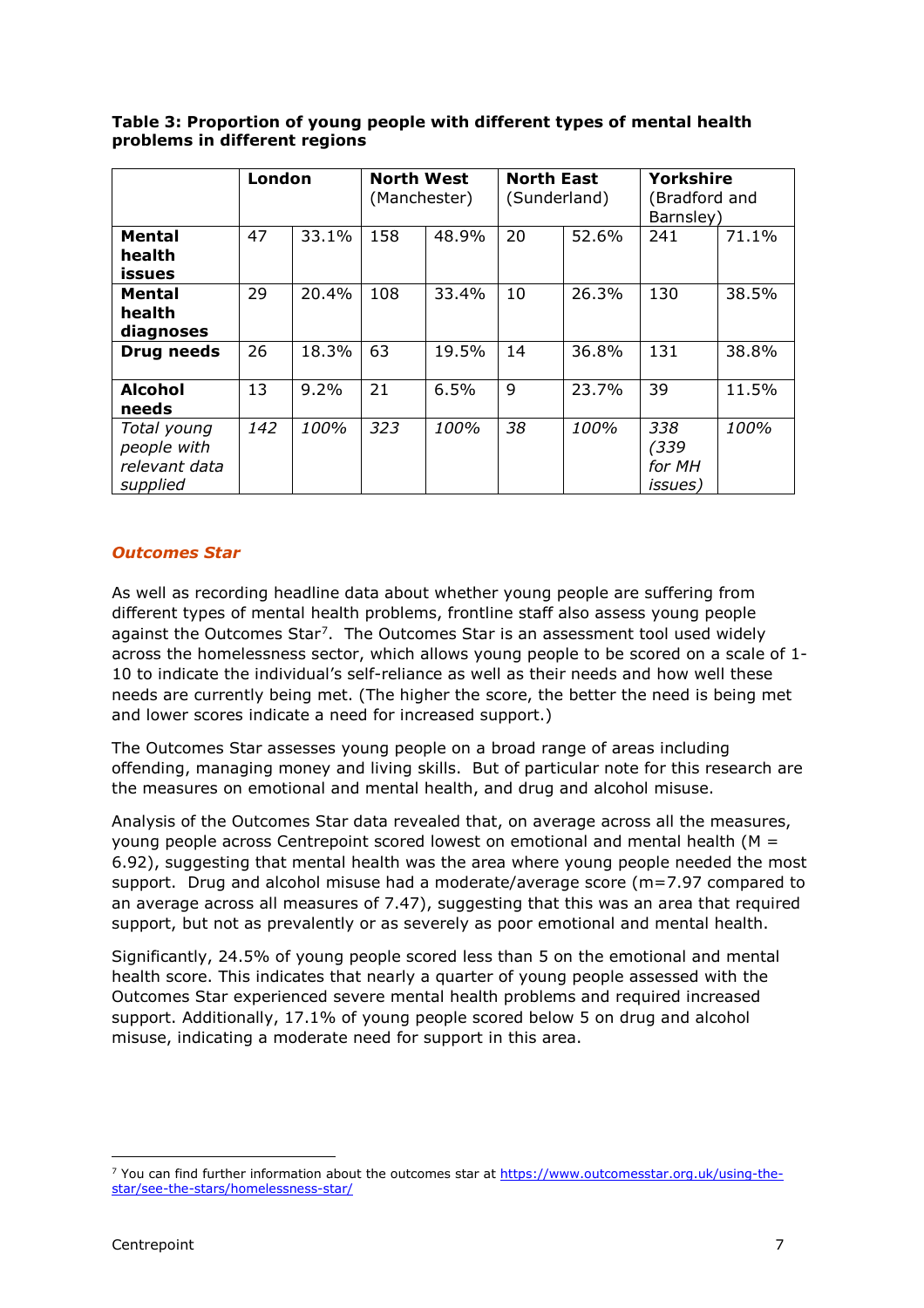# **Centrepoint's Health Team**

Centrepoint has been operating specialist multi-disciplinary health support in-house since 2000. Designed by young people for young people, Centrepoint health programmes offer bespoke solutions that address the complexities of youth homelessness and empower young people to harness their full potential. These include:

- Short and long-term psychotherapy to address trauma, bereavement, depression, low self-esteem and anxiety. The ability to explore and understand these feelings through talking therapies helps young people to connect with negative thoughts to bring about positive change.
- Mental health crisis support to address suicidal thoughts, self-harm, symptom management, swift access and liaison to higher tiered provision.
- A substance use service that tackles the harms associated with substance use.
- A healthy relationships programme which empowers young people to develop positive relationships based on respect, trust, honesty and equality to prevent the pattern of experiencing negative abusive relationships through into adulthood.
- Dietetics and nutrition programmes to treat and diagnose a range of dietary conditions and tackle food poverty, whilst adopting a zero tolerance approach to hunger in Centrepoint services.

### *What makes Centrepoint's support unique in the health sector?*

Our psychotherapy offer creates an access route to support for young people that would otherwise struggle to engage due to complex systems, long waiting times and limited appointments. We aim to provide access to talking therapies within 2-3 weeks of referral (pre-pandemic) against a national (pre-pandemic) average of 4 months.

*"We give young people the opportunity to address their problems before they would meet the threshold of statutory services."*

#### Member of the Centrepoint health team

Through a strengths-based approach we see the potential in every young person, employ multiple therapeutic techniques and offer up to 24 sessions against a national average of 6. We recognise that rapport takes time, and the time that young people spend in our services provides a unique opportunity to help young people address their mental health needs in a way that will benefit them for the future.

We are able to offer support in our supported accommodation environments rather than clinical settings. This encourages higher levels of engagement and prevents exacerbation of symptoms to help young people manage their condition better.

By combining different sources of income, we have been able to create specialist services designed to meet the specific needs of homeless young people. In doing so we have crafted an offer that differs in nature and delivery to statutory mainstream services by merging different disciplines.

Mental health is therefore not treated in isolation but as part of a wider package of support. This is particularly important as our experience has shown that young people rarely have a single health need, but instead need to access 3 or 4 different strands of health-related support. Working closely with the individual's key worker also helps link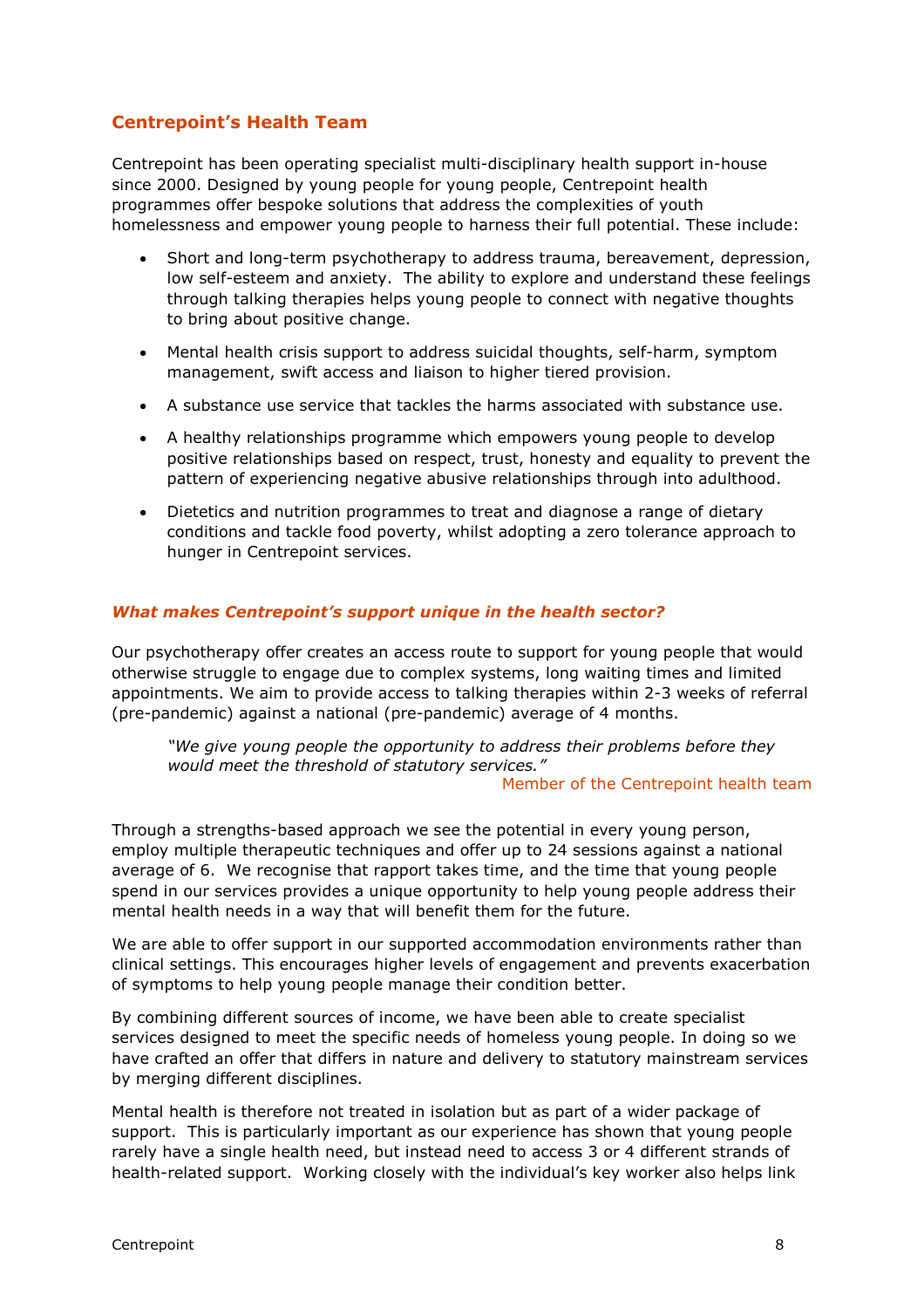their health support into their wider non-health related needs, enabling Centrepoint to address their situation holistically.

*"Mental health is not disconnected from a young person's wider reality."* Member of the Centrepoint health team

## *Impact of Centrepoint's approach*

Centrepoint's health offer does not only lead to improvements in young people's health and well-being, but also in their wider outcomes. Young people supported by Centrepoint are far more likely to enter education, employment and training having received health support.

*"What we're trying to do is get young people ready for education, employment and training …. It's reciprocal – engagement helps mental health, and better mental health helps engagement."*

Member of the Centrepoint health team

Centrepoint's support also plays an important early intervention role. Working with young people aged 16-25 means that those we support are in the age range when many of the most serious mental issues tend to emerge. The focus is therefore on helping young people to address these problems early before they develop and have a long-term scarring impact on their lives.

*"We need to stop young people developing debilitating issues that we really impact their lives. We can help support them to stop it escalating."* Member of the Centrepoint health team

# *Impact of the pandemic*

Centrepoint's health team has remained a vital lifeline of support during the pandemic, continuing to provide support to young people throughout, though in many cases support had to move online rather than face-to-face.

But it has been a period of great strain due to ever increasing levels of demand. Since the first lockdown last March, we've seen a 40% increase in demand for our mental health services, and unfortunately need is outstripping supply. This has meant that, despite the best efforts of the team, wait times have increased – in some cases from two weeks to an average wait of 3 months.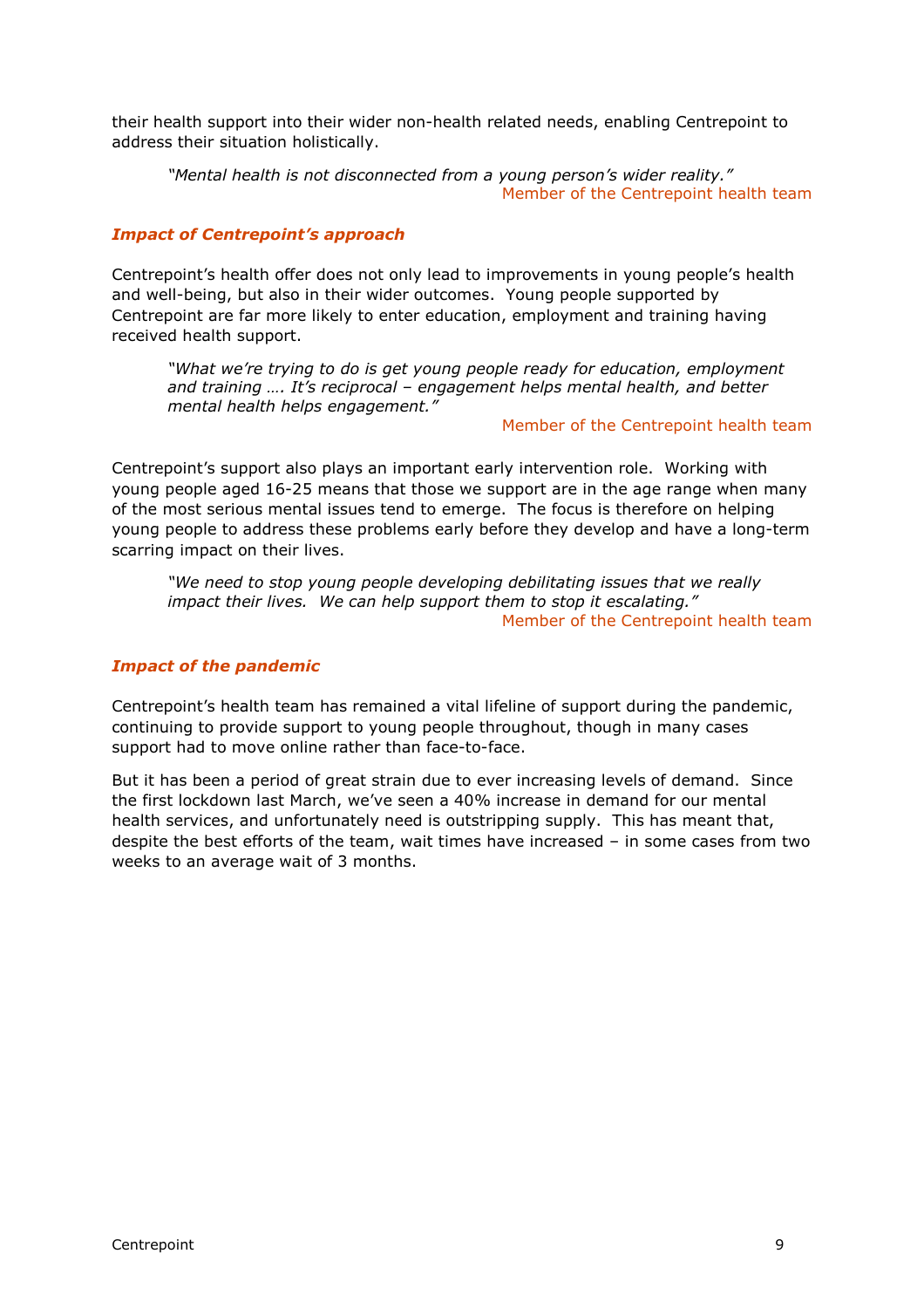# **Interaction with statutory services**

It is important to recognise that Centrepoint's health offer is bespoke to the experiences of homeless young people and does not replace or provide an alternative to commissioned NHS services that provide psychiatric care and support, medical treatment, forensic mental health, or highly specialised interventions. The interventions that are available through Centrepoint target health conditions that are intertwined with experiencing the trauma associated with homelessness.

In fact, a crucial part of Centrepoint's service is helping young people to access and better understand statutory services and what they can offer.

*"We have to explain what GPs are and what psychologists really do to help improve young people's trust and help them access services later on."* Member of the Centrepoint health team

## *Barriers to access*

Centrepoint works closely with statutory mental health services and our health team see first-hand the vital role that these services play in addressing the needs of homeless young people. However, our experience has also revealed some systemic issues which make it difficult for all young people who need support to access statutory services.

Due to a national mental health system that is under-resourced and under pressure, it is often very difficult for young people to get a proper assessment or access appropriate support until their mental health has deteriorated so far that they are seen as an immediate risk to themselves or others.

For the most chaotic young people, the set-up of some services can also mean that they are excluded from support. For example, some services discharge young people if they fail to attend an appointment, but in our experience homeless young people often require multiple opportunities for engagement which immediately results in a barrier to this provision if such opportunities are not available.

Some young people also struggle to get the support they need because they have multiple needs – for example mental health problems and substance misuse.

*"It's not really the fault of statutory services – it is about how they are organised and funded through distinct care pathways… The issue with our young people is they don't meet the criteria for these services as they have multiple needs. We have had to deal with this and set up a service to navigate it."*

Member of the Centrepoint health team

Many young people who have faced trauma in their childhood and adolescence also have problems trusting others making it hard for them to engage with services that they do not know.

*"They don't trust the environment, the setting. They'll say 'I don't want to go there by myself'. It's the experience they've had, of being in care, being in environments that don't have much containment."*

Member of the Centrepoint health team

#### *Advocacy*

These barriers mean that a key role of the Centrepoint health team is advocating for young people and helping them navigate the statutory system. In some cases, this can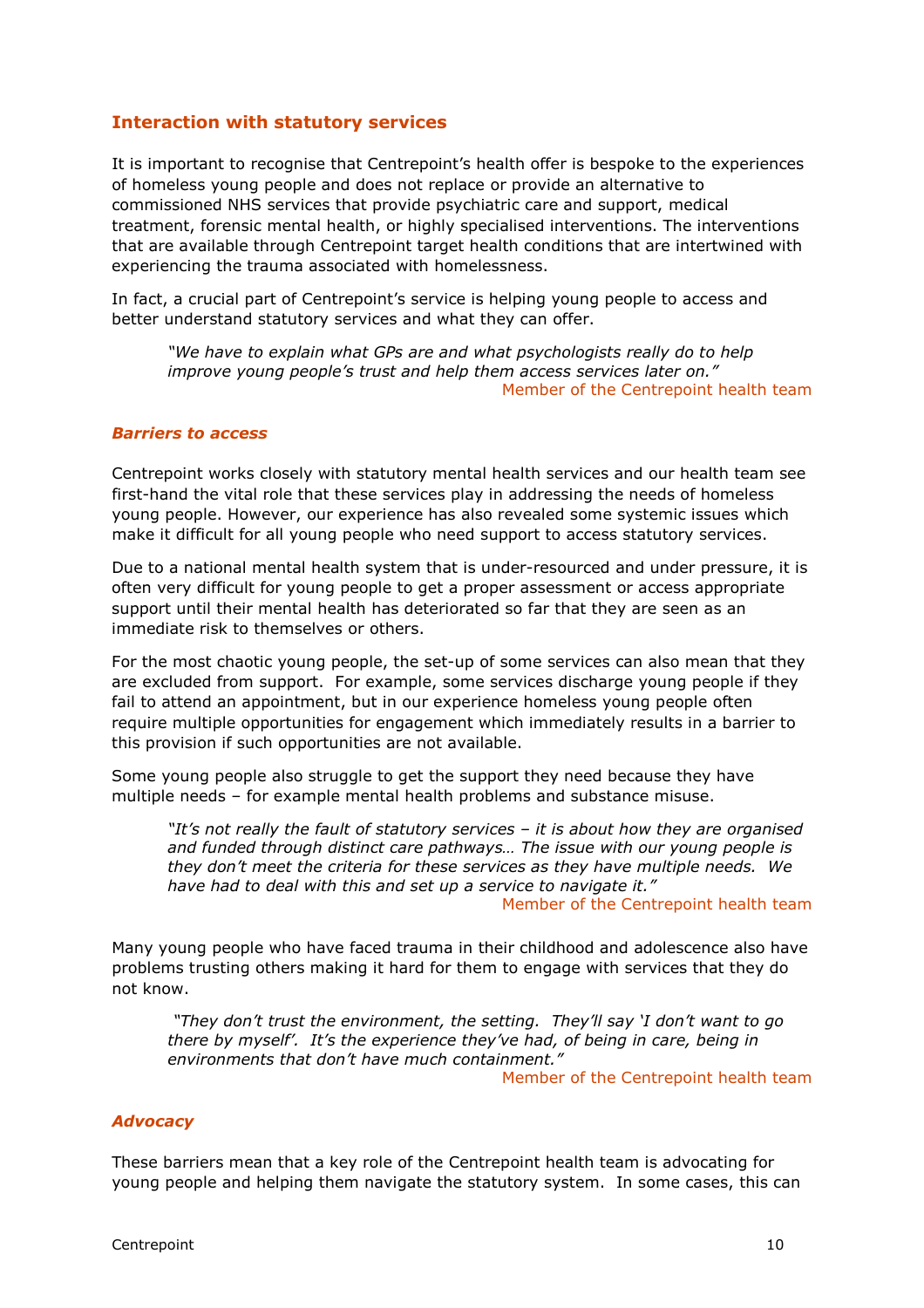be because the young person is displaying risky behaviours (including substance misuse) which can lead to them being refused access to some provision. This can be particularly important in our work with street homeless young people in Manchester who are struggling to access crisis support.

*"We will look at behaviours that appear as challenging and break them down to understand what's going on, get them to trust us. In terms of getting that specialist support, if left to their own devices, it often just wouldn't happen."* Member of the Centrepoint health team

Centrepoint can also help young people to navigate problems arising from their multiple needs that can lead to problems in identifying which service is best placed to support them. In these cases, Centrepoint's health team works with the young person to help them work out exactly what has occurred and then advocates on their behalf with the relevant professionals to get them properly assessed and referred.

*"There are often debates about who should take them – mental health or substance misuse. We work to resolve the debate between services and ensure the young person gets the help they need."* 

Member of the Centrepoint health team

# **Recommendations:**

- 1. Local Clinical Commissioning Groups (CCGs) should consider working with specialist providers such as Centrepoint to provide mental health support to the most vulnerable young people given our ability to work more flexibly in the sector and engage those who are hardest to reach.
- 2. When Local Authorities commission accommodation and support services, we strongly advocate the integration of health services into the tendering specification and contract value to ensure the most vulnerable young people's mental health needs are addressed to prevent exacerbation of need.
- 3. Statutory services should consider ways to better integrate different strands of health support, including those that are paid for through different funding streams. This would allow the needs of each individual to be better met through a holistic package of support, which would in turn encourage independence and stability to improve wider outcomes, including in education, employment and training.

# **Conclusion**

This research has laid bare the high level of mental health needs among homeless young people that existed even before COVID-19 hit. In light of the profound difficulties that the ongoing pandemic is causing and will continue to cause in the months and years to come, it is more important than ever that young people's mental health needs are identified and addressed to give them the best chance of a brighter future.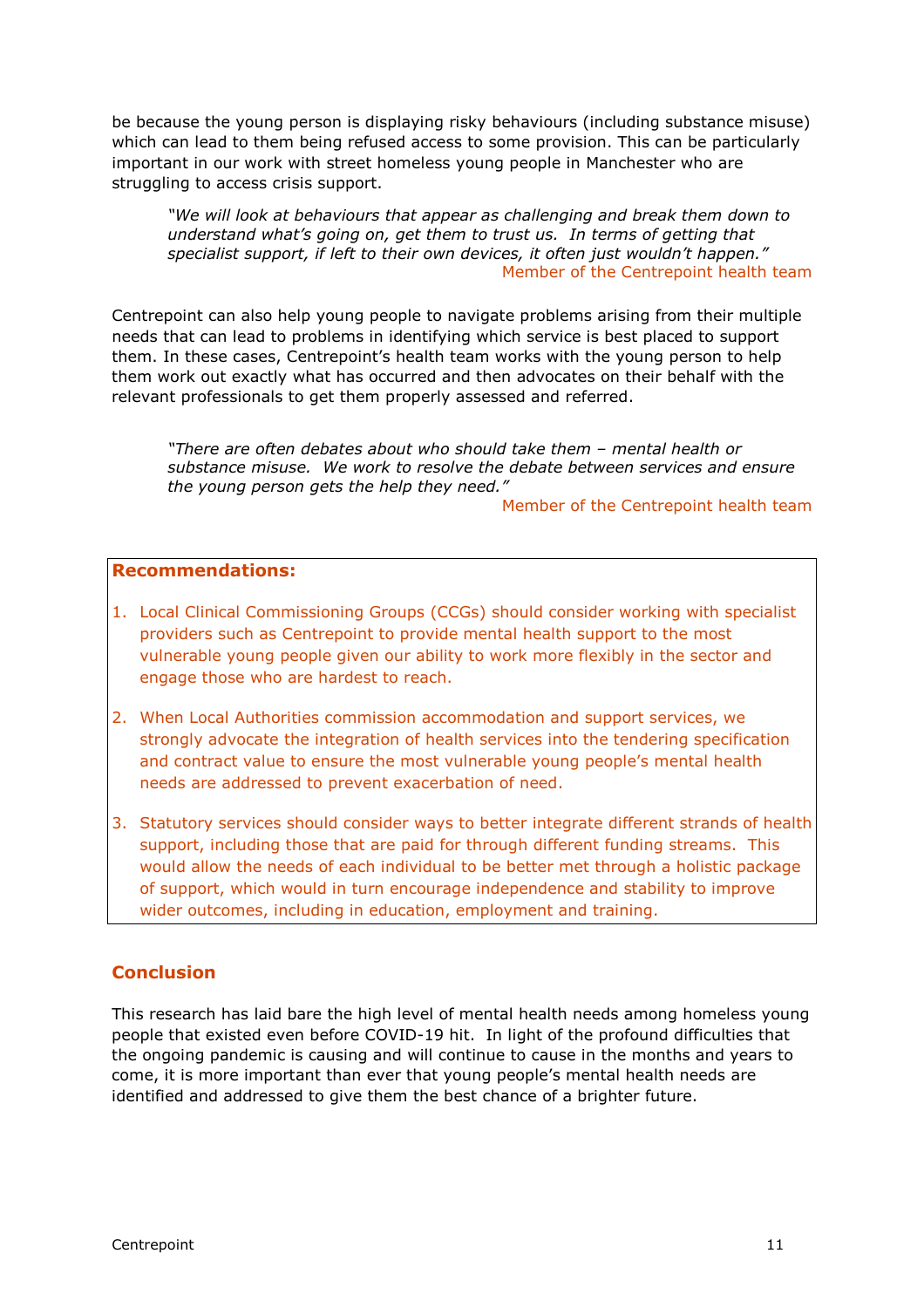# **Case study: Zara[8](#page-11-0)**

17-year-old Zara became homeless at the beginning of 2020. Her relationship with her mum had always been difficult, and it got much worse after Zara's dad left. Eventually, Zara's mum kicked her out. With nowhere else to turn she found herself sofa surfing with friends. When the first lockdown came into force, Zara could no longer rely on her friends' sofas. She ended up sleeping rough. She spent several nights in a disused garage. Alone and scared, her mental health began to deteriorate.

She had hoped to do her A-levels and go to university, but her situation and the anxiety and uncertainty of the COVID-19 crisis meant that that dream started to feel increasingly out of reach. Feeling that her future was slipping away, Zara would spend days consumed with thoughts of taking her own life.

Thankfully, Zara was able to find support at Centrepoint, where we were able to start her on a course of regular therapy to help her cope with her anxiety and depression. Trauma like that which Zara experienced can have a devastating long-term impact on a young person's mental health, but through intensive one-to-one support, the team has helped Zara to develop positive coping strategies.

As a result, Zara's mental health has significantly improved and she says she feels much more hopeful about the future. She has a long road ahead of her, but Centrepoint will continue to provide her with the support she needs, including once she leaves Centrepoint and finds a place of her own.

<span id="page-11-0"></span><sup>&</sup>lt;sup>8</sup> The young person's name has been changed to protect her identity.